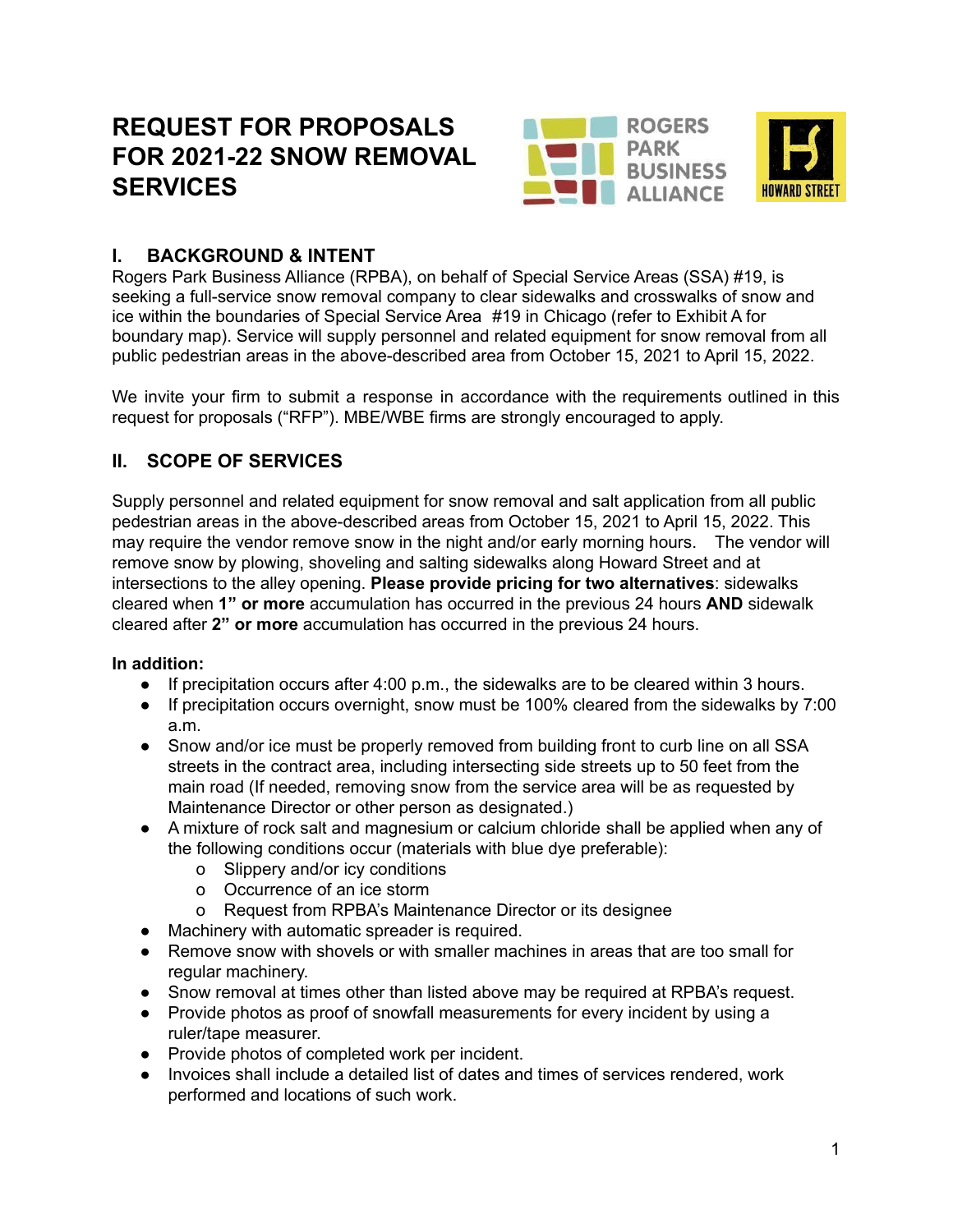- Work will be performed under the general direction of RPBA's Maintenance Director.
- Snow removal evaluations and checklists may be administered by RPBA's Maintenance Director.
- Payment is by invoice only.
- Rogers Park Business Alliance reserves the right to pay invoices based upon satisfactory inspection of work completed. Inspection of work will take place within 24 hours of completion. If work is not deemed satisfactory, contractor will address issues identified before receiving payment.

#### **III. INSURANCE**

Liability insurance with limits of at least one million dollars, along with Workers Compensation Insurance, shall be required. A Certificate of Insurance shall be provided naming Rogers Park Business Alliance and the City of Chicago as additional insured.

Proof of proper insurance certificate and additional insured must be submitted before any contract will be fully executed.

## **IV. DAMAGES**

Any damage to vehicles, store fronts, windows, planters or other personal or public property shall be reported to the Rogers Park Business Alliance Maintenance Director immediately. Failure to report damage or accidents within 24 hours will be considered a breach of contractual duty.

The contractor shall be solely responsible for the cost of any damage caused by the contractor's personnel or equipment.

## **V. PERFORMANCE STANDARDS**

The contractor's performance will be evaluated during the contractual period of one season by certain criteria, including, but not limited to, the following:

- Response time;
- Speed of work accomplishment;
- Cleanliness of plowed/shoveled areas;
- Damage; and
- Attitude and conduct of workers.

## **VI. VENDOR SELECTION**

Applicants will be evaluated on their cost effectiveness, technical skills, ability to think creatively and work with a diverse group of stakeholders. The SSA commission will look for portfolios that demonstrate a high level of professional skill and ability and a diverse and creative work product.

## **VII. PROPOSAL CONTENTS**

Proposals should include:

- Statement of qualifications and interest
- Years in business
- Number of personnel on job for each contract area
- Number of full-time, part-time or contractual personnel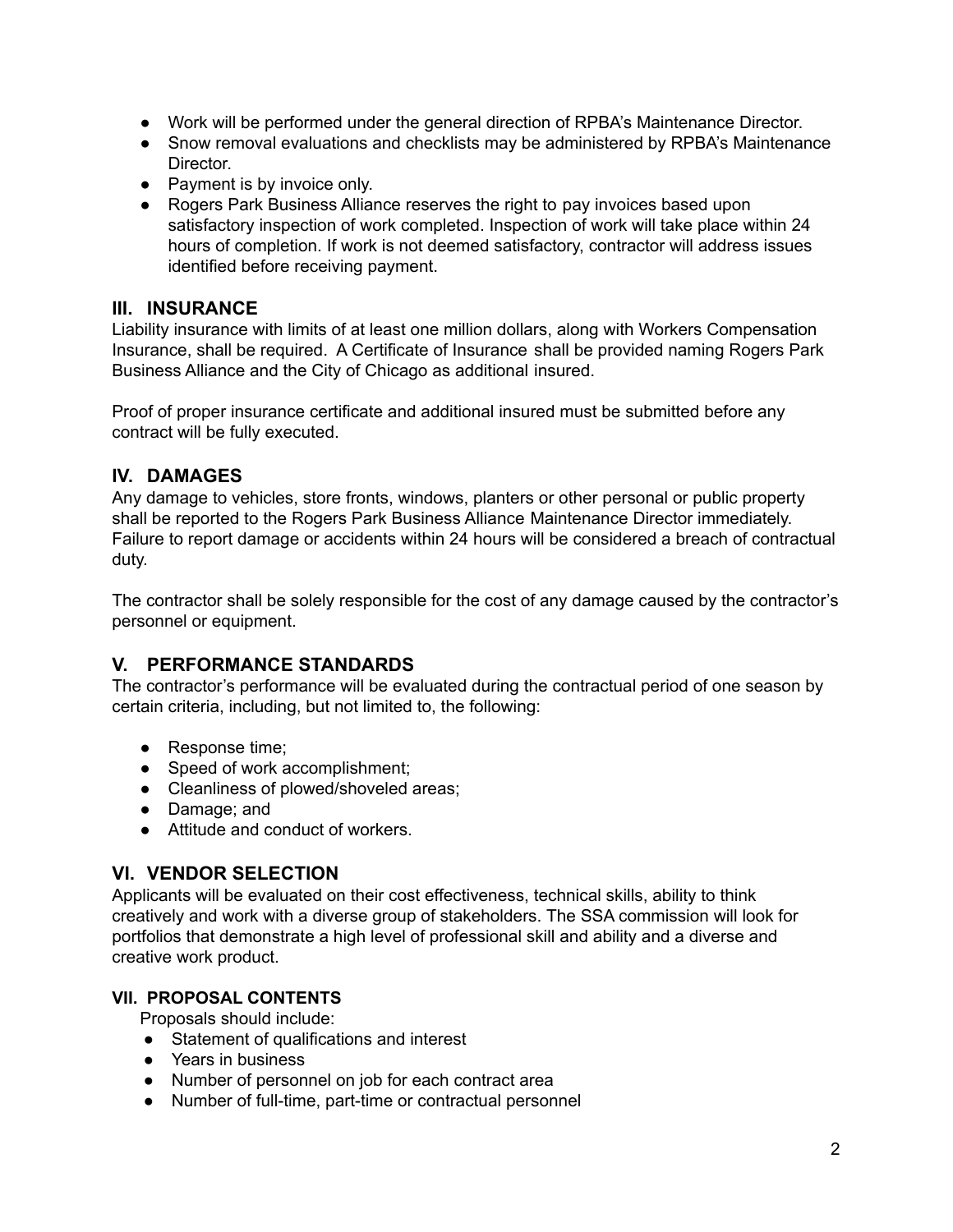- Total number of workers available should there be unusually heavy accumulation, snow event that lasts several days, etc.
- List of equipment, number and types of machinery used, including blade widths for each contract area.
- Labor and material cost estimate per occurrence, include additional pricing in increments of 2" up to 12" of snowfall including seasonal cap.
- Whether contract fee includes salting in the event of a deep freeze that is preceded by rain or thawing snow.
- Three references from clients of a similar size/scope.

#### **VI. ADDITIONAL INFORMATION**

#### **a. Statement of Non-commitment**

Issuance of this RFP does not commit RPBA to award a contract or to pay any costs incurred in preparation of proposals responding to the RFP. **RPBA** reserves the right to reject any or all proposals and re-advertise. All proposals become the property of RPBA.

#### **b. Equal Opportunity**

RPBA does not discriminate against applicants for employment on the basis of race, gender, disability, age, veteran status, national origin, religion, sexual orientation, or political affiliation.

#### **VII. REQUIREMENTS & PROPOSAL SUBISSION DEADLINE**

Proposals must specifically supply all items of information requested in this RFP. **Submit proposal for all services by June 30, 2021.** Proposals must be submitted to the attention of Cindy Plante at Cplante@rpba.org.

For questions concerning this RFP, contact Cindy Plante at 773‐508‐5885 or cplante@rpba.org. When submitting your proposal, include the name of the contact person at the company.